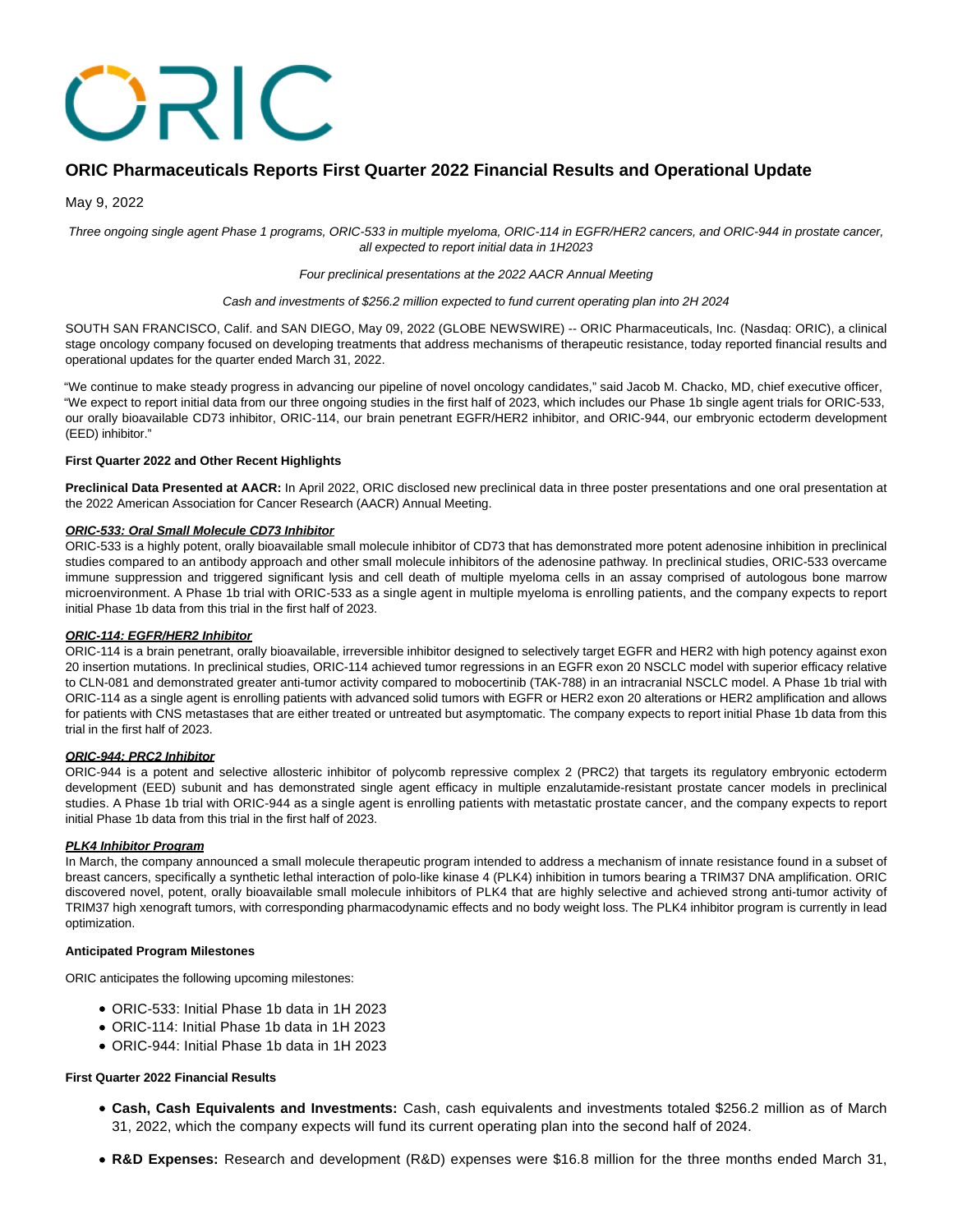2022, compared to \$11.7 million for the same period in 2021, an increase of \$5.1 million. The increase was primarily driven by an increase in external expenses related to the advancement of ORIC-533, ORIC-114, ORIC-944 and our other product candidates of \$4.6 million, offset by a decrease in ORIC-101 costs of \$0.7 million due to the discontinuation of the program in the first quarter of 2022. Higher internal expenses related to higher personnel costs, including additional non-cash stock-based compensation of \$0.5 million, also contributed to the increase in research and development expenses.

**G&A Expenses:** General and administrative (G&A) expenses were \$6.4 million for the three months ended March 31, 2022, compared to \$4.9 million for the same period in 2021, an increase of \$1.6 million. The increase was primarily due to higher personnel costs, including additional non-cash stock-based compensation of \$0.7 million.

# **About ORIC Pharmaceuticals, Inc.**

ORIC Pharmaceuticals is a clinical stage biopharmaceutical company dedicated to improving patients' lives by *Qvercoming Resistance In Cancer.* ORIC's clinical stage product candidates include (1) ORIC-533, an orally bioavailable small molecule inhibitor of CD73, a key node in the adenosine pathway believed to play a central role in resistance to chemotherapy- and immunotherapy-based treatment regimens, being developed for multiple myeloma, (2) ORIC-114, a brain penetrant inhibitor designed to selectively target EGFR and HER2 with high potency against exon 20 insertion mutations, being developed across multiple genetically defined cancers, and (3) ORIC-944, an allosteric inhibitor of the polycomb repressive complex 2 (PRC2) via the EED subunit, being developed for prostate cancer. Beyond these three product candidates, ORIC is also developing multiple precision medicines targeting other hallmark cancer resistance mechanisms. ORIC has offices in South San Francisco and San Diego, California. For more information, please go t[o www.oricpharma.com,](https://www.globenewswire.com/Tracker?data=NCb6px8D3GAlQvZxkf64Y0sM66nOSNdIih2JXG10lMQBuHECNxFicjEXZKE39enYov-4YlrrGEZ4iv0kEC5XKdgMIPusnqFisDMxGqU43Zw=) and follow us o[n Twitter o](https://www.globenewswire.com/Tracker?data=OwUhdITJIRtFBIsnzHvd-VnQt2n_Dwi-61Zb4x9Udlh8xERZ_NU9QW2WUTHqFuKQWmohvZ_tsMBi8VeHZWYdaRXgfBNEuFzpweOyEYiDrfs=)r [LinkedIn.](https://www.globenewswire.com/Tracker?data=_IUceoK07vM349HEG3ie61sRgV-UHuuCtQEkRTZElxDQdn5T9i8ne6IeeLPgWXtv5S93MlRSDBnShamERL5vdpVj7cmWy3z4YZFuCiPteGXx9b7teXzo8_Cfga7edVUA)

#### **Cautionary Note Regarding Forward-Looking Statements**

This press release contains forward-looking statements as that term is defined in Section 27A of the Securities Act of 1933 and Section 21E of the Securities Exchange Act of 1934. Statements in this press release that are not purely historical are forward-looking statements. Such forward-looking statements include, among other things, statements regarding ORIC's development plans and timelines; the potential advantages of ORIC's product candidates and programs; plans underlying ORIC's clinical trials and development; the expected timing of reporting initial data from the ORIC-533, ORIC-114 and ORIC-944 clinical trials; plans underlying any of ORIC's other programs; ORIC's anticipated milestones; the period over which ORIC estimates its existing cash, cash equivalents and investments will be sufficient to fund its current operating plan; and statements by the company's chief executive officer. Words such as "believes," "anticipates," "plans," "expects," "intends," "will," "goal," "potential" and similar expressions are intended to identify forward-looking statements. The forward-looking statements contained herein are based upon ORIC's current expectations and involve assumptions that may never materialize or may prove to be incorrect. Actual results could differ materially from those projected in any forwardlooking statements due to numerous risks and uncertainties, including but not limited to: risks associated with the process of discovering, developing and commercializing drugs that are safe and effective for use as human therapeutics and operating as an early clinical stage company; ORIC's ability to develop, initiate or complete preclinical studies and clinical trials for, obtain approvals for and commercialize any of its product candidates; changes in ORIC's plans to develop and commercialize its product candidates; the potential for clinical trials of ORIC-533, ORIC-114, ORIC-944 or any other product candidates to differ from preclinical, interim, preliminary or expected results; negative impacts of the COVID-19 pandemic on ORIC's operations, including clinical trials; the risk of the occurrence of any event, change or other circumstance that could give rise to the termination of ORIC's license agreements; ORIC's ability to raise any additional funding it will need to continue to pursue its business and product development plans; regulatory developments in the United States and foreign countries; ORIC's reliance on third parties, including contract manufacturers and contract research organizations; ORIC's ability to obtain and maintain intellectual property protection for its product candidates; the loss of key scientific or management personnel; competition in the industry in which ORIC operates; general economic and market conditions; and other risks. Information regarding the foregoing and additional risks may be found in the section entitled "Risk Factors" in ORIC's Quarterly Report on Form 10-Q filed with the Securities and Exchange Commission (the "SEC") on May 9, 2022, and ORIC's future reports to be filed with the SEC. These forwardlooking statements are made as of the date of this press release, and ORIC assumes no obligation to update the forward-looking statements, or to update the reasons why actual results could differ from those projected in the forward-looking statements, except as required by law.

#### **Contact:**

Dominic Piscitelli, Chief Financial Officer dominic.piscitelli@oricpharma.com info@oricpharma.com

# **ORIC PHARMACEUTICALS, INC. CONDENSED BALANCE SHEETS**

(in thousands, except share and per share amounts)

|                                                   | March 31, 2022 |             | December 31, 2021 |         |
|---------------------------------------------------|----------------|-------------|-------------------|---------|
| <b>Assets</b>                                     |                | (unaudited) |                   |         |
| Current assets:                                   |                |             |                   |         |
| Cash, cash equivalents and short-term investments | \$             | 234.622     | - \$              | 236,979 |
| Prepaid expenses and other current assets         |                | 4,463       |                   | 3,543   |
| Total current assets                              |                | 239,085     |                   | 240,522 |
| Long-term investments                             |                | 21,577      |                   | 43,386  |
| Property and equipment, net                       |                | 2,463       |                   | 2,413   |
| Other assets                                      |                | 11,937      |                   | 12,321  |
| Total assets                                      |                | 275,062     |                   | 298,642 |